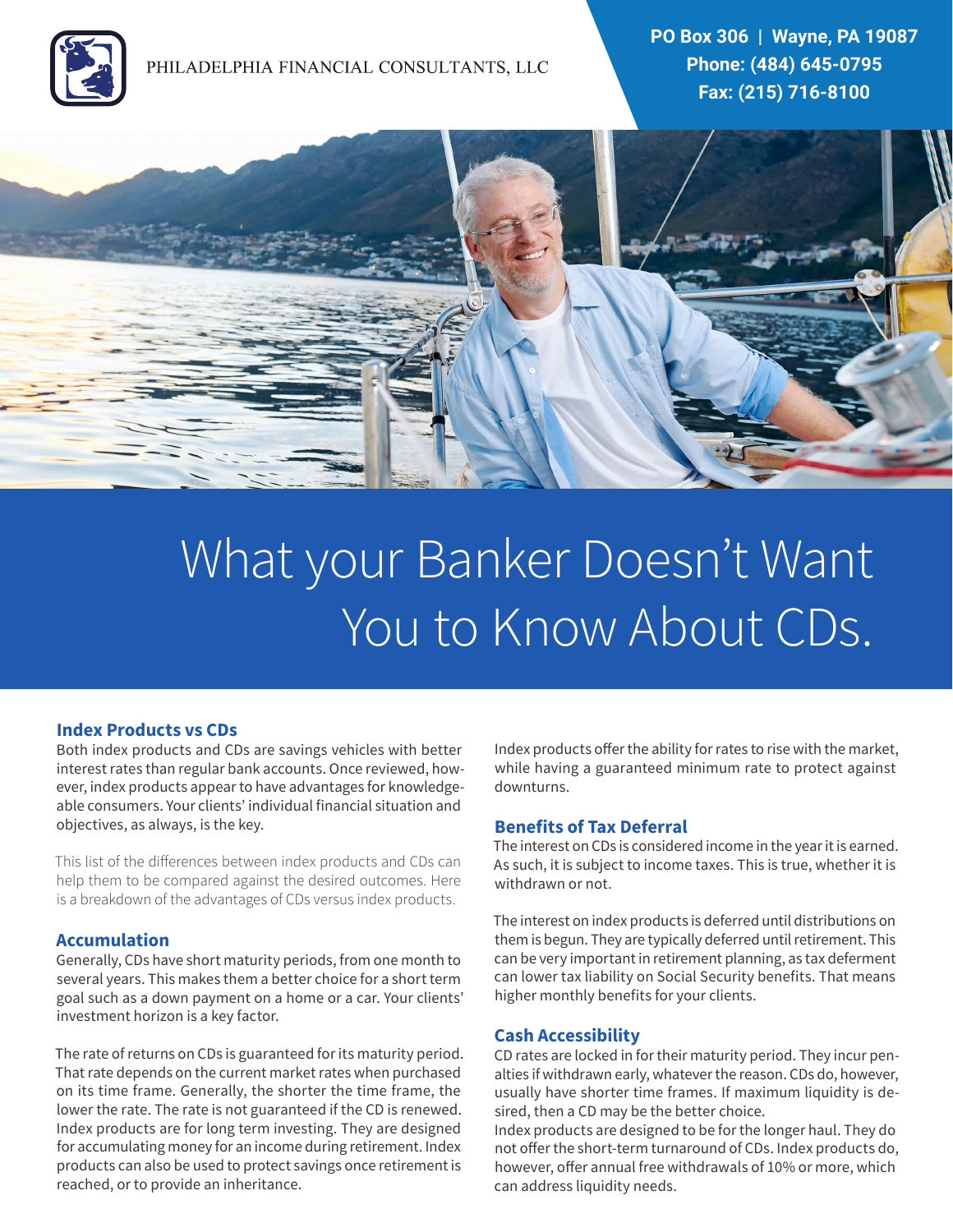

|                                                                | <b>INDEX PRODUCTS</b>                                                                                                                                                                                  | <b>CERTIFICATES OF</b><br><b>DEPOSIT (CDs)</b>                                                                                                                                        |
|----------------------------------------------------------------|--------------------------------------------------------------------------------------------------------------------------------------------------------------------------------------------------------|---------------------------------------------------------------------------------------------------------------------------------------------------------------------------------------|
| <b>Loss</b><br><b>Protection</b>                               | Index products are backed by the<br>company that issued them, with no<br>limitations to amount or styling.                                                                                             | Currently, CDs are insured by the<br>FDIC up to \$250,000 per<br>account per institution.                                                                                             |
| <b>Withdrawal</b><br><b>Charges</b>                            | As long term investments, index<br>products generally have a schedule<br>of declining early withdrawal charges.<br>After a designated period of time,<br>these charges generally<br>reduce to nothing. | As short term investments, CDs<br>generally have preset early withdrawal<br>penalties varying according to their<br>term. The penalty periods restart each<br>time the CD is renewed. |
| <b>Access</b>                                                  | Index products offer free annual<br>withdrawals of at least 10%.<br>Penalty-free early withdrawals<br>may also be possible in<br>emergency situations.                                                 | Having shorter time frames, the money<br>in CDs will be accessible sooner.<br>However, CDs offer no early<br>withdrawals without penalties,<br>regardless of circumstances.           |
| <b>Effects on</b><br><b>Social Security</b><br><b>Benefits</b> | Interest on index products is deferred<br>until payment begins. Therefore, it<br>is not counted toward tax liability on<br>Social Security benefits.                                                   | CD interest is counted toward taxation<br>on Social Security benefits the year it is<br>earned. This could lead to higher taxes<br>on monthly benefits.                               |
| <b>Taxation</b>                                                | Index products are tax deferred. Their<br>interest income is not reported nor<br>taxed until it is withdrawn. By that<br>point, many clients are in a lower tax<br>bracket due to retirement.          | CD interest is reported and taxed the<br>year it is earned. This is true<br>whether any money is<br>withdrawn or not.                                                                 |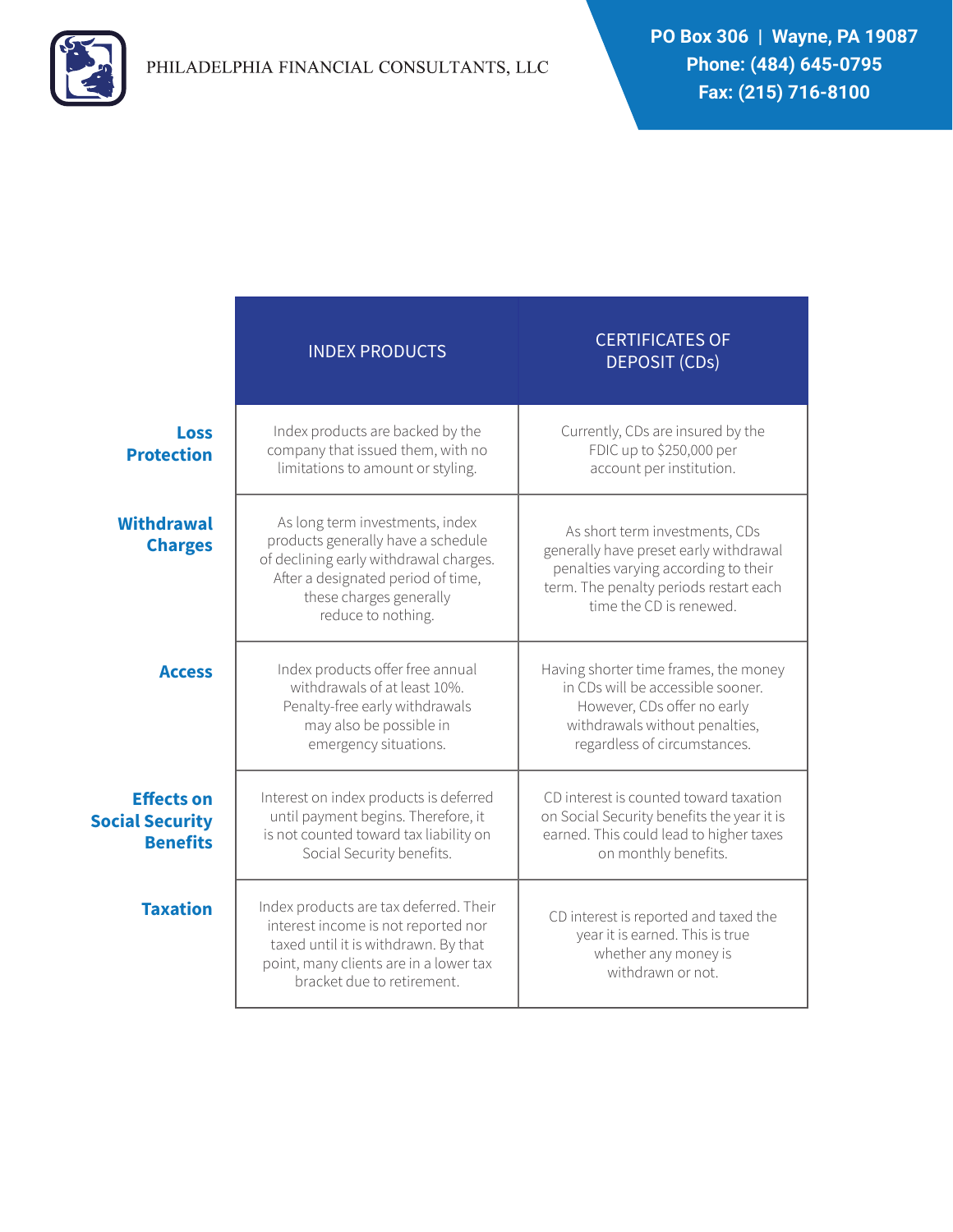

## CD vs. Index Product Comparison Chart

Overview

|                                                                                          | <b>INDEX PRODUCTS</b>                                                                     | <b>CERTIFICATES OF</b><br><b>DEPOSIT (CDs)</b> |
|------------------------------------------------------------------------------------------|-------------------------------------------------------------------------------------------|------------------------------------------------|
| Free from principal/market risk<br>and price fluctuations?                               | Y                                                                                         | Υ                                              |
| <b>Interest earnings free from</b><br>current taxation.                                  | Y                                                                                         | N                                              |
| <b>Interest earnings reinvented</b><br>automatically with no current<br>income taxation? | V                                                                                         | N                                              |
| <b>Tax liability on Social</b><br><b>Security Income.</b>                                | Interest income from a tex deferred<br>index product is not reportable<br>until withdrawn | N                                              |
| Liquid.                                                                                  | $V^{\star}$                                                                               | $\mathbf{Y}^{\star}$                           |
| <b>Flexible.</b>                                                                         | Y                                                                                         | N                                              |
| <b>Penalty free withdrawl?</b>                                                           | $\mathbf{V}^{\star\star}$                                                                 | N                                              |
| Are they free from probate?                                                              | Y                                                                                         | N                                              |
| <b>Taxation or withdrawls?</b>                                                           | 10% penalty if withdrawn<br>prior to 59 1/2                                               | No tax penalty                                 |
| <b>How secured?</b>                                                                      | By the full faith and credit of<br>the insurance company and by<br>state regulations      | FFDIC insured up to \$2,500,000                |

\*May be subject to early surrender charges. Certain limitations may apply.

\*\*A portion of funds are available from index product each year.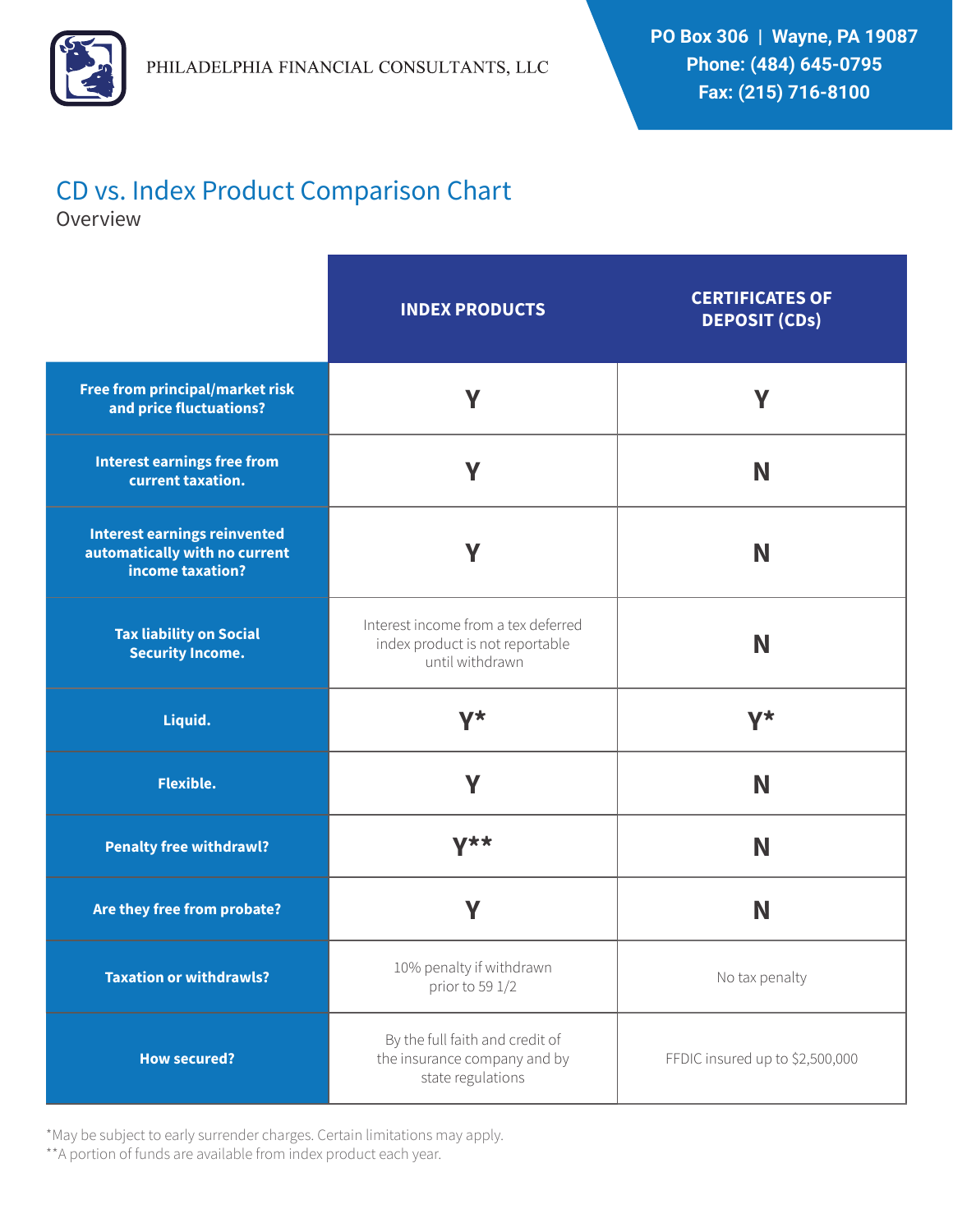

## How to Reduce Taxes with a CD Rollover

- 1. Find the client's 1040 tax return form.
- 2. Illustrate the following diagram on paper:



*NOTE: This information does not constitute legal or tax advice. This information merely reflects our understanding of current tax regulations. Consumers should discuss this information and consult their personal tax advisor. The information contained is subject ot change without notice.*